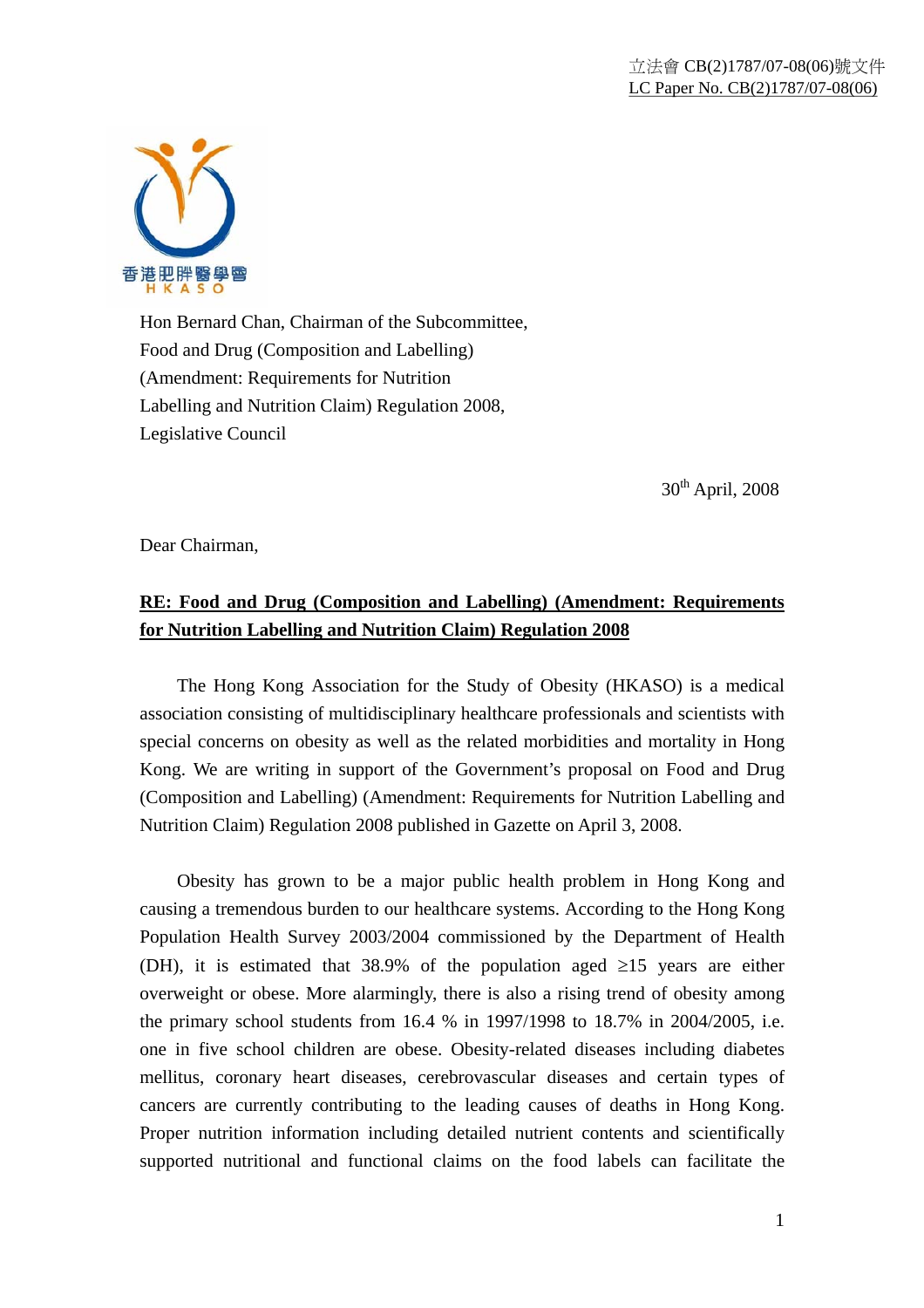healthcare professionals including doctors, nurses and dietitians to educate both the patients and the general consumers to make the suitable food choices for optimal health promotion as well as disease prevention and management. Therefore, we support the proposal on nutrition labeling schemes in the specific aspects as follows:

## **1. Mandatory nutritional labeling with core nutrients**

We support the mandatory nutritional labeling of all prepackaged food products meeting the requirement for energy  $+$  seven core nutrients (1+7), namely protein, carbohydrates, total fat, saturated fat, trans fat, sodium and sugars, as well as any nutrient for which a claim is made. This essential information is strongly relevant to maintaining good health as well as preventing and treating common lifestyle related diseases, such as obesity, diabetes, cardiovascular diseases.

## **2. Balance of the public health interest, availability of niche products for special population groups and consumer choice**

We welcome the inclusion of a small volume exemption scheme for food products (without health claims) with annual sales volume of 30,000 units or below as a measure to balance the public health interest, availability of niche products for special population groups and consumer choice. However, we are strongly against the view of allowing any products with health claim exempted to the requirement of nutrition claim (which includes nutrient content claim, nutrient comparative claim and nutrient function claim). We believe prepackaged products should just list out their factual nutrient analysis if they do not satisfy the requirement of nutrition claim. The general public should be educated to understand and interpret the nutritional information in order to make their own judgments. Once the nutritional knowledge of the general public advances and the demand for the variety in products increases, more quality food items will come to Hong Kong to fill up the gap. Therefore, we do believe the availability and choices of valuable prepackaged food items will not be jeopardized.

## **3. Resources and supports for patient and public health education**

Resources and supports by the Government including funding and manpower are essential to facilitate multiple channels education by the healthcare professionals and the school teachers for the patients and the general public to understand and apply the nutrition information for disease prevention and management .

In conclusion, it is the position of the HKASO to support the Government to have a strong standpoint to advocate the Food and Drugs (Composition and Labelling)